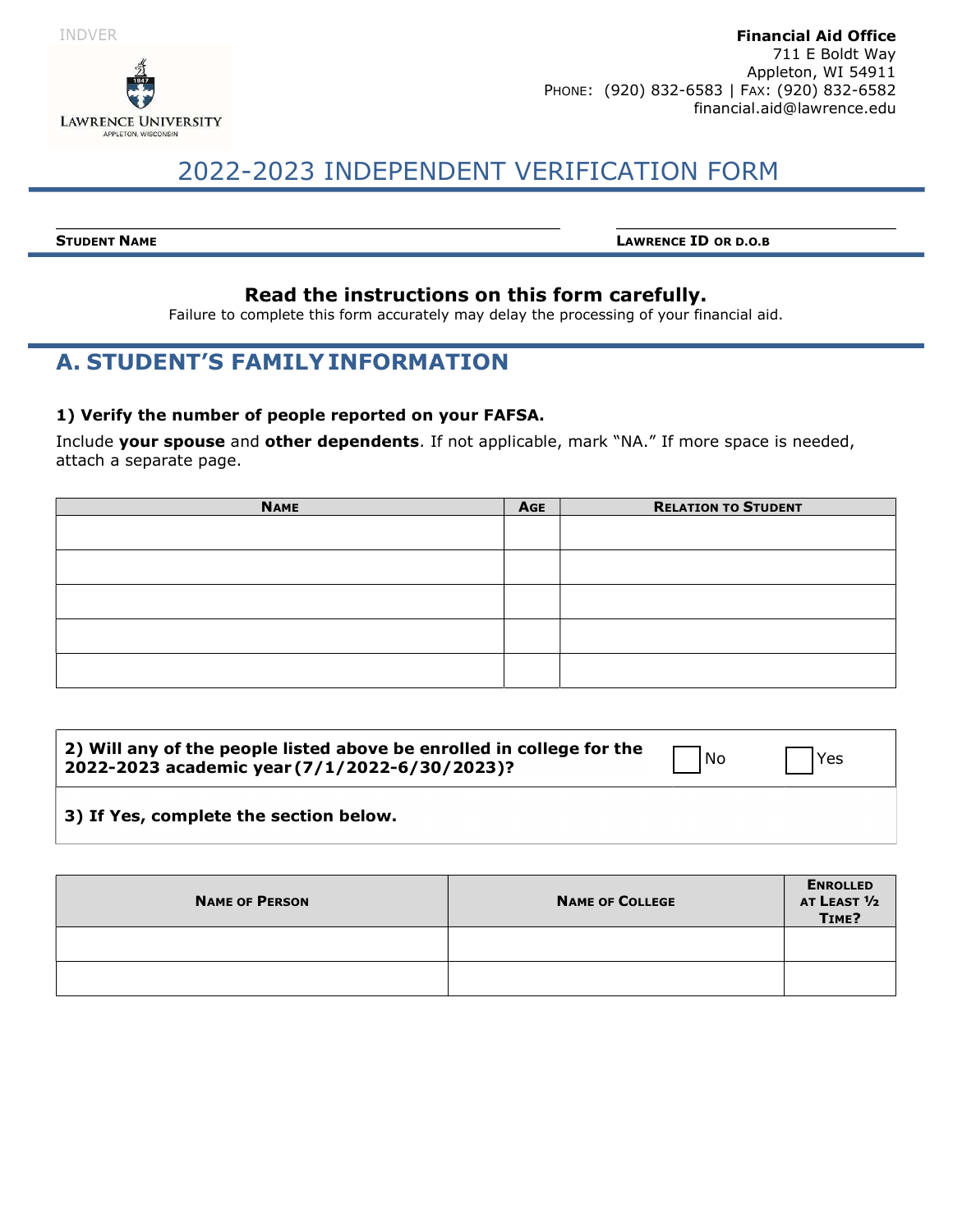## B. STUDENT 2020 INCOME INFORMATION

#### 1) Did you file a 2020 federal tax return?

Check the appropriate box and complete the corresponding section below.

| <b>YES – Complete this section.</b>                                                                                                                |                                                                                        |  |
|----------------------------------------------------------------------------------------------------------------------------------------------------|----------------------------------------------------------------------------------------|--|
| 2) The income information reported on your 2022-2023 FAFSA must be verified in one of<br>the ways listed below. Please check the appropriate box.  |                                                                                        |  |
| <b>FAFSA IRS Data Retrieval</b>                                                                                                                    | 2020 Federal Tax Return                                                                |  |
| This option will likely be the fastest method.<br>Visit the following site for help:<br>lawrence.edu/info/offices/financial-aid/apply/verification | This option is for those students who are<br>unable to utilize the IRS Data Retrieval. |  |
| I have successfully transferred my 2020 income<br>$\overline{d}$ ata to my 2022-2023 FAFSA by using the "Linkto<br>IRS"                            | I have included a signed copy of my 2020 tax<br>return (Form 1040).                    |  |
| Date IRS Data Retrieval used:                                                                                                                      |                                                                                        |  |

 $\mathsf{NO}$  – Complete this section. Request a Verification of Non-filing Letter from the IRS at https://www.irs.gov/individuals/get-transcript. After you receive a copy of the Verification of Non-filing Letter, please forward a copy of the letter to the Lawrence University Financial Aid Office.

3) Check the box that applies.

I was not employed and had no income from work in 2020.

I was employed in 2020. Below is a list of my employer(s) and the **exact amount** earned.

#### A copy of your 2020 W-2 Form(s) is required.

Please submit your W-2 Form(s) along with this form.

| <b>EMPLOYER'S NAME</b> | DID YOU RECEIVE<br>A W-2 FORM?        | COPY OF W-2<br><b>FORM ATTACHED?</b> | <b>AMOUNT REPORTED IN</b><br><b>BOX 1 OF W-2 FORM</b> |
|------------------------|---------------------------------------|--------------------------------------|-------------------------------------------------------|
|                        | Yes                                   | No.<br><b>Yes</b>                    |                                                       |
|                        | Yes                                   | No<br>¥es                            |                                                       |
|                        | Yes                                   | lNo.<br><b>Yes</b>                   |                                                       |
|                        |                                       |                                      |                                                       |
| <b>UNTAXED INCOME</b>  | <b>DID YOU RECEIVE</b><br>A W-2 FORM? |                                      | <b>AMOUNT EARNED</b>                                  |
|                        | No                                    |                                      |                                                       |
|                        | No                                    |                                      |                                                       |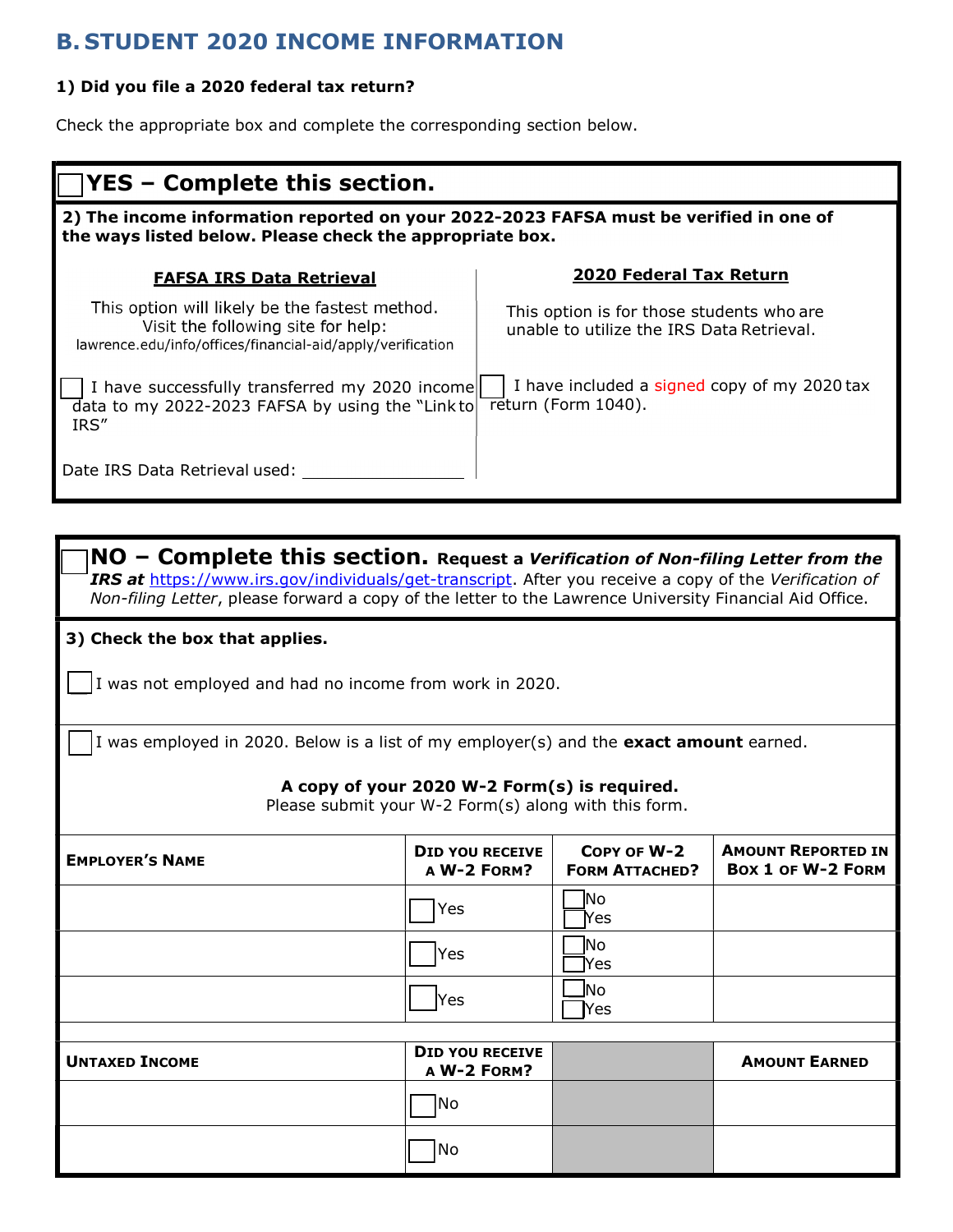## C. SPOUSE 2020 INCOME INFORMATION (IF APPLICABLE)

### Complete this section only if your filing status is "Married" on the FAFSA.

| 1) Did you and your spouse file a joint federal tax return?                                                                                                        |                                                                               |  |
|--------------------------------------------------------------------------------------------------------------------------------------------------------------------|-------------------------------------------------------------------------------|--|
| $\gamma$ es - Skip the rest of this section.                                                                                                                       | No                                                                            |  |
| 2) Did your spouse or will your spouse file a 2020<br>federal tax return?                                                                                          | Yes - Skip $#3$<br><b>No</b>                                                  |  |
| 3) Is your spouse required to file a 2020 federal tax<br>return?                                                                                                   | No - Skip #4-5<br>Yes                                                         |  |
| 4) Has your spouse filed your 2020 federal tax return?                                                                                                             | <b>No</b><br>Yes                                                              |  |
| <b>Date Completed/Estimated Completion Date:</b>                                                                                                                   |                                                                               |  |
| 5) Your spouse's income information reported on your 2022-2023 FAFSA must be verified in<br>ONE of the ways listed below. Please check the appropriate box.        |                                                                               |  |
| <b>FAFSA IRS Data Retrieval</b>                                                                                                                                    | 2020 Federal Tax Return                                                       |  |
| This option will likely be the fastest method. Visit<br>the following site for help:<br>https://www.lawrence.edu/info/offices/financial-<br>aid/apply/verification | This option is for those who are unable to<br>utilize the IRS Data Retrieval. |  |
| My spouse has successfully transferred the<br>2020 income data to my 2022-2023 FAFSA<br>by using the "IRS Data Retrieval."                                         | My spouse included a signed 2020 tax return<br>(Form 1040).                   |  |
| Date IRS Data Retrieval used:                                                                                                                                      |                                                                               |  |
|                                                                                                                                                                    |                                                                               |  |

### Complete this section ONLY if you answered "No" to questions #1 & #2 above. 6) Check the box that applies.

My spouse was not employed and had no income from work in 2020.

 $\nabla$  My spouse was employed in 2020. Complete the section below and submit a copy of all 2020 W-2 Form(s) to the Financial Aid Office

| <b>EMPLOYER'S NAME</b> | <b>AMOUNT</b><br><b>EARNED</b> | <b>DID YOU RECEIVE</b><br>A W-2 FORM? | COPY OF W-2 FORM<br>ATTACHED? |
|------------------------|--------------------------------|---------------------------------------|-------------------------------|
|                        |                                | INo.<br>lYes                          | No<br>Yes                     |
|                        |                                | lNo.<br>Yes                           | No<br>Yes                     |
|                        |                                | INo.<br>lYes                          | No<br>Yes                     |